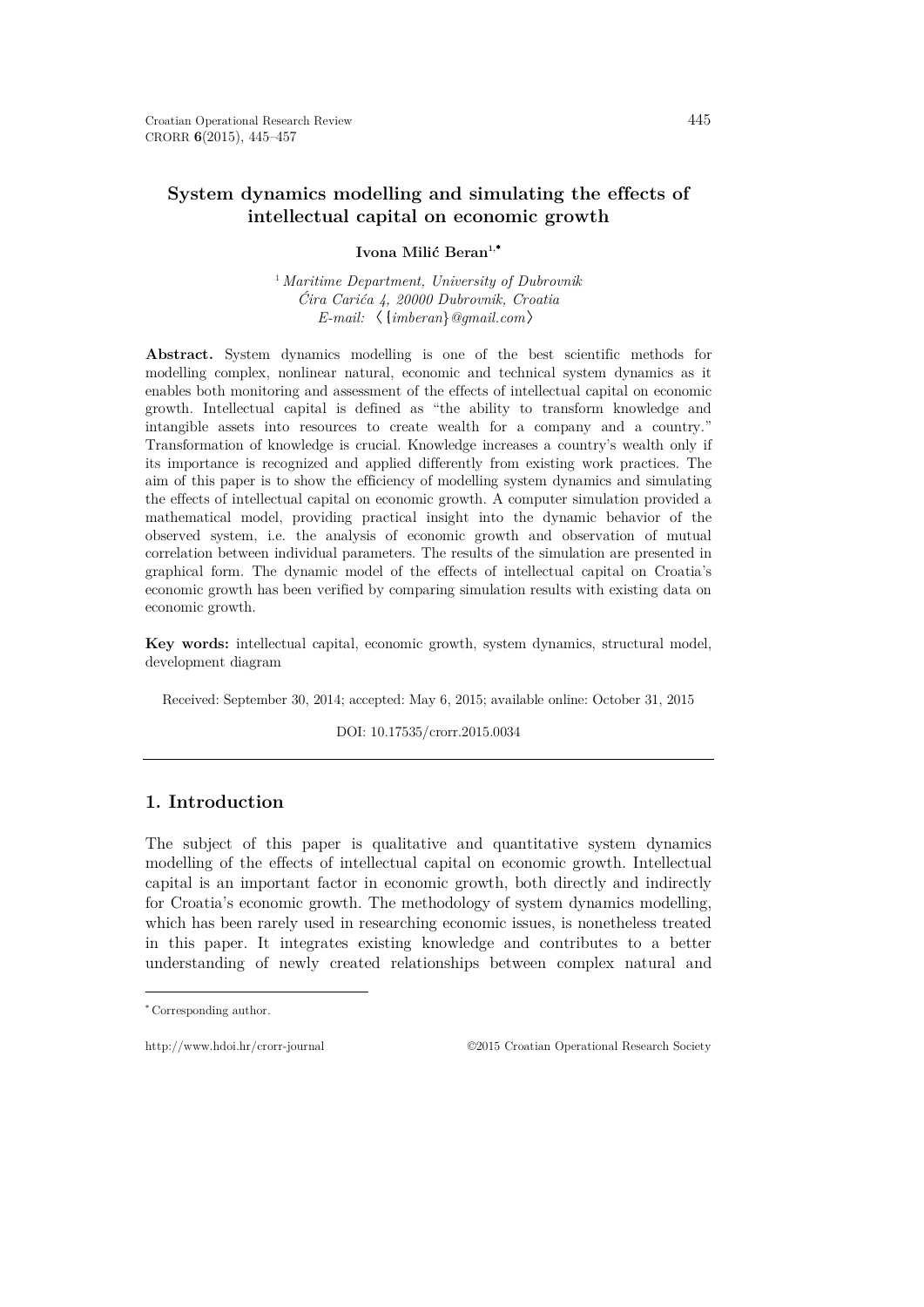social economic systems. The methodology can also be applied to assessing a wide range of scenarios and creating better strategies to meet the modern world's developmental trends. [1]

Devising the system dynamics model requires:

- Analysis of intellectual capital,
- Creating a system dynamics structural and a mental-verbal model of the impact of intellectual capital on economic growth,
- Creating a mathematical model of economic growth,
- Analyzing the effects of intellectual capital on Croatia's economic growth.

The scenario established to analyze the effects of intellectual capital variations on economic growth spans a 12-year period (1999-2010), and aims to obtain answers to the question, "To what extent would an increase in intellectual capital affect Croatia's economic growth?"

### **2. Review of literature**

Human capital, innovation and technology transfers are vital when drawing up a model of intellectual capital and its relationship network. These factors are known to boost the creation and exchange of information and knowledge in different socio-economic circles. A number of papers emphasize the importance of intellectual capital, or some of its components, in economic development. Capella and Nijkamp [2] used human and knowledge capitals, Cook et al. [3] has used knowledge, Acs et al. [4] innovation. Yeh-Yun Lin and Edvisson [5] have said that intangibles are one of the most important sources of prosperity and progress. Navarro et al. [6] has studied the relationship between national intellectual capital and GDP and shown that it is a positive relationship. Manzari et al. [7] have presented a general review of intellectual capital literature, which includes definitions, components and indicators. There are many economic models created by following the system dynamics paradigm: Forrester's [8] national economic model, macroeconomic models created by Sterman [9], the Millennium Institute [10], Radzicki [11], Yamaguchi [12], Munitic's economic model of Croatia [13], Milić Beran [14], Sovilj et al. [15]. Despite these papers on intellectual capital and system dynamic economic models, there is a lack of papers describing the effects of intellectual capital on economic growth in a system dynamic approach.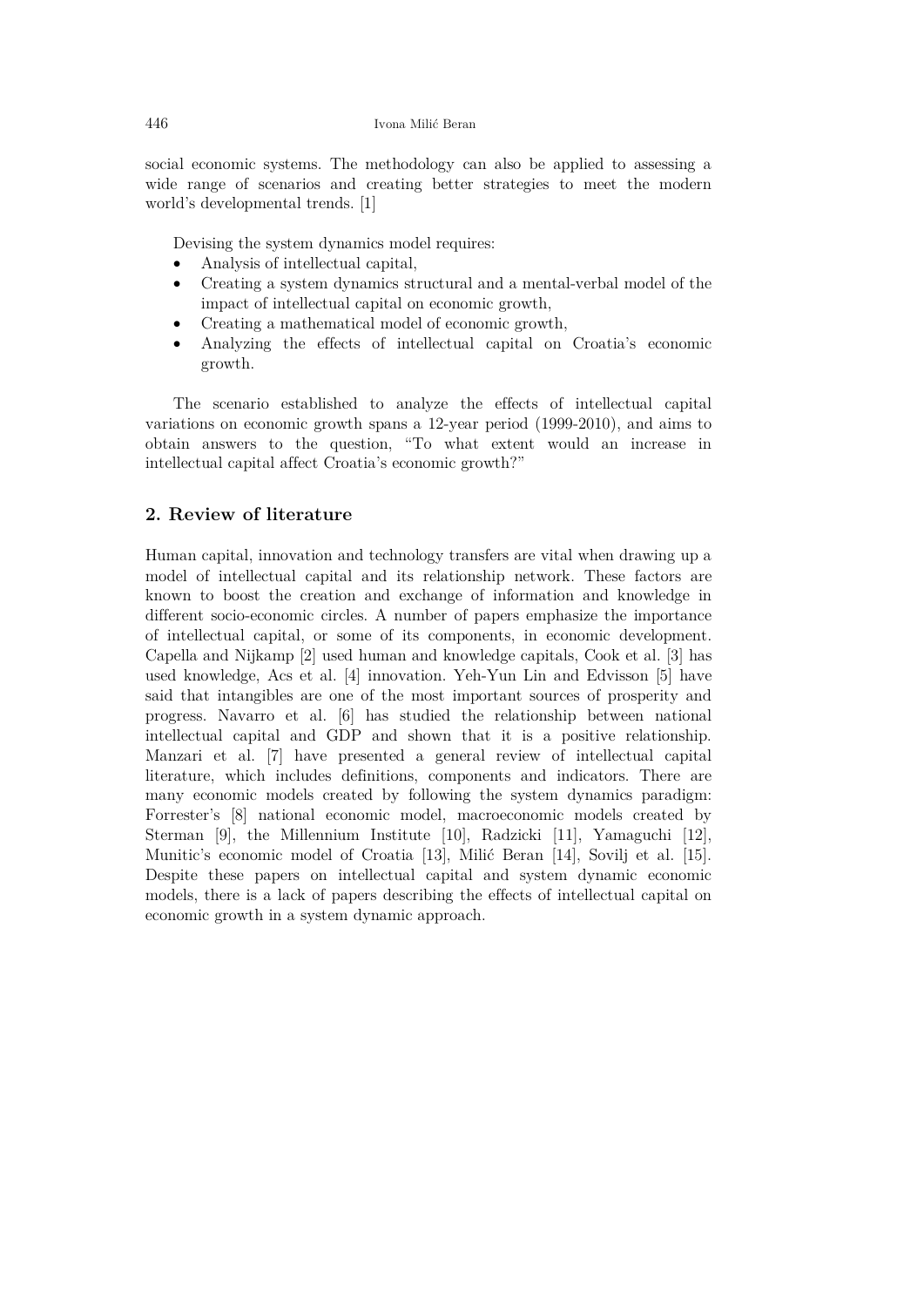### **3. Intellectual capital and economic growth**

Economic growth results from assessing economic objectives, achievable using available resources, core competencies and an infusion of large investments into human, intellectual, technological and social capital.

Intellectual capital is essential for maintaining competitiveness, hence a valid source for creating wealth. Intellectual capital management develops wealth in business as the potential of intellectual capital for the economy is recognized and used in opening up possibilities for future business growth. The quality and range of organizational abilities and responsibilities is of great significance, hence maximum development of these resources is crucial for economic development.

Bradley [16] defines intellectual capital as "the ability to transform knowledge and immaterial property into resources that produce wealth for companies and the country as well". A completely different appreciation of knowledge is crucial, as it increases wealth only if its significance is recognized and used differently. Bradley, when discussing intellectual capital inviolability, defines it as a characteristic of future wealth development.

Science and technology, theory and practice, and appropriate social conditions are increasingly being linked into a single chain, which promotes further economic growth. Generally, economic and social dynamics are of great interest, but not easy to understand because socio-economic systems are complex, and they are made up of interdependent subsystems.

Croatia's economic growth (GR) is presented here as an entity consisting of the four subsystems (Figure 1): RR – working resources, KD – Capital assets, LJK – Human Capital and TK – Technological Capital



Figure [1](#page-2-0): Model of Economic growth of Croatia<sup>1</sup>

 $\overline{a}$ 

<span id="page-2-0"></span><sup>&</sup>lt;sup>1</sup> Source: According Milić Beran, 2012.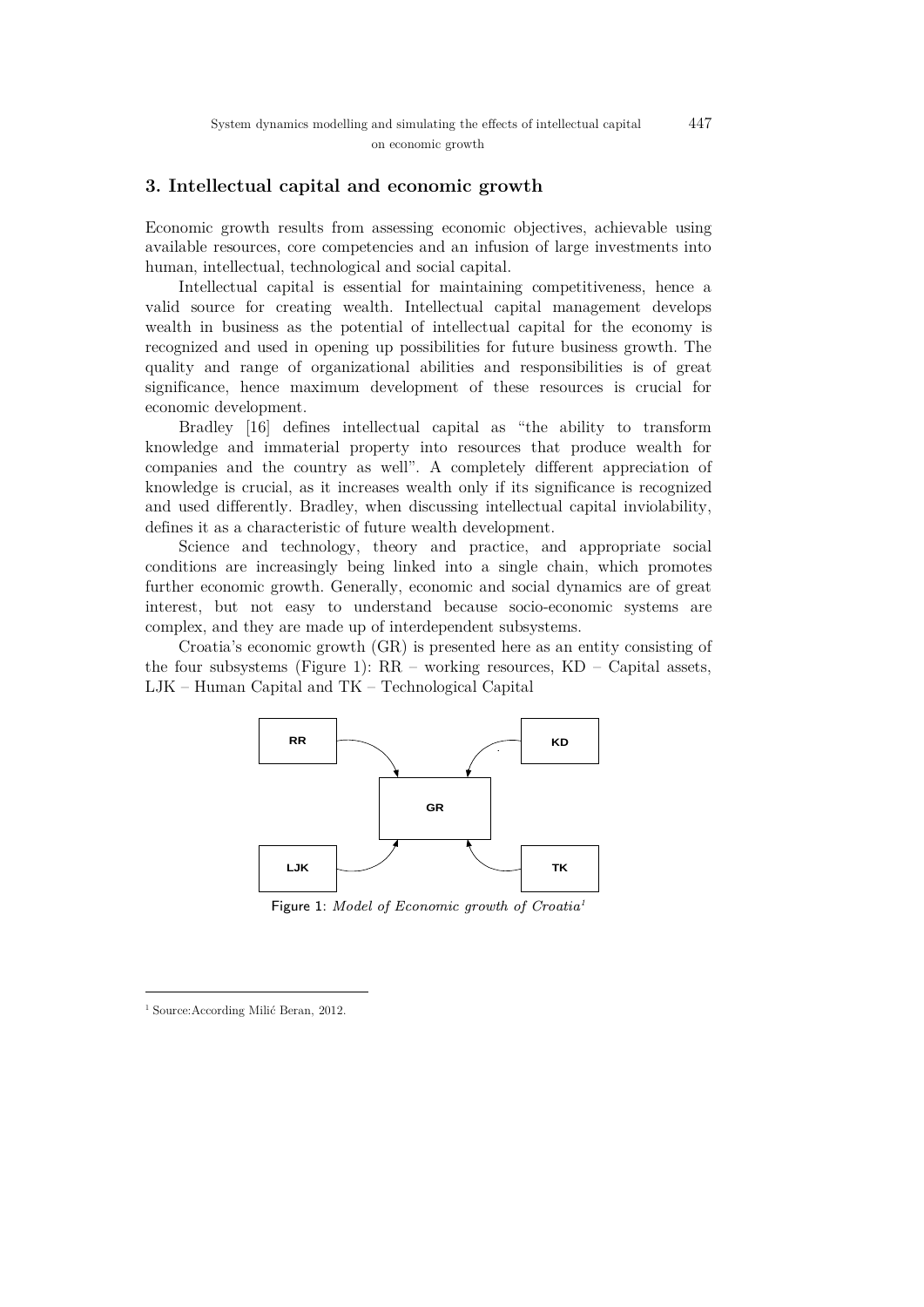These subsystems communicate with their relevant environment consisting of: education, industry, investment, the technology of advanced countries, moral capital, social capital, psychological capital, population, etc.

It is impossible to directly and exactly measure the effects of intellect capital on economic growth. This paper examines indirectly the effects of intellect capital (IK) on economic growth (GR), through changes in human capital (LJK), technological capital (TK) as well as the results of education (O) and research work (IST) (Figure 2).



Figure 2: The rudimentary and analogous flow-communication between intellectual capital and other sub-systems of economic growth<sup>[2](#page-3-0)</sup>

At least one material, energy or information flow is particularly important for the behavioral dynamics of complex systems or its four subsystems circulating through communication channels such as: population, political information, cultural, scientific, technological information flow, etc.

## **4. System dynamic structural and mental-verbal intellectual capital model**

Qualitative modeling is a starting point in the modeling process. A structured and integrated casual loop diagram follows a mental presentation of the observed system. [17]

The structural model, shown in Figure 3, is designed based on the analysis of parameters affecting intellectual capital. The basic parameters of the model are relative changes in human capital, education, technological capital, economic growth and intellectual capital.

The intellectual capital rate (SIK) is mostly affected by tertiary education (O), research work (IST), human capital (LJK) and economic growth (GR). As the intensity of tertiary education (O) increases, the intellectual capital rate (SIK) increases. At the same time, the more intense research work (IST)

 $\overline{a}$ 

<span id="page-3-0"></span><sup>2</sup> Source: According Milić Beran, 2012.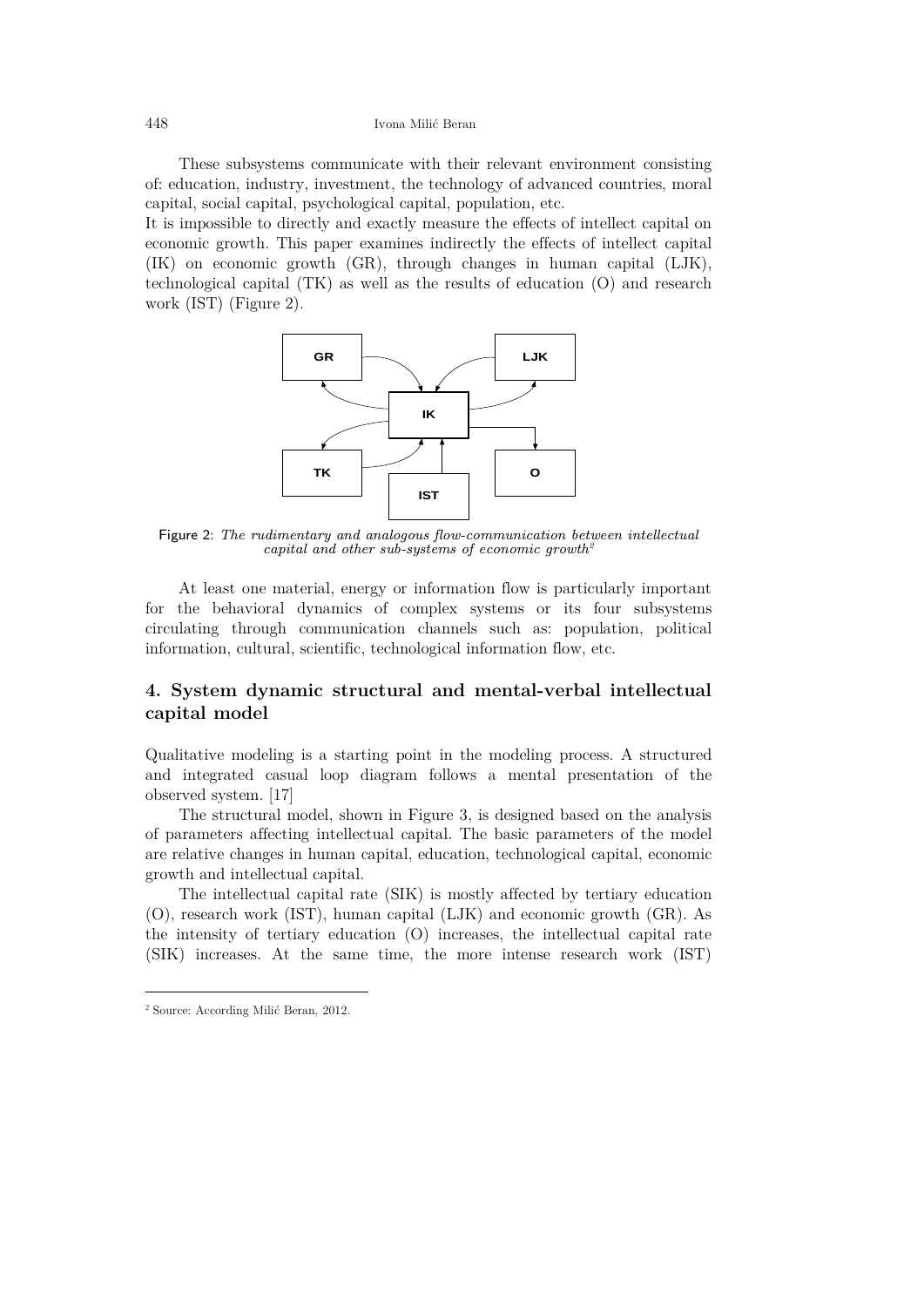becomes, the higher the intellectual capital rate (SIK), meaning that the effect of these parameters on the intellectual capital rate (SIK) is positive. The conclusion is that the internal relations between (O), (IST) and (SIK) have a positive, dynamic character. As the intellectual capital rate (SIK) increases, the relative value of intellectual capital (IK) increases as well.



Figure 3: Intellectual capital structural diagram

Feedback loop KPD1 includes a link between the intellectual capital rate SIK and intellectual capital IK. The link between the economic growth rate SGR and economic growth GR is describe by feedback loop KPD2. These feedback links have a positive dynamic character, meaning that feedback loops KPD1 and KPD2 have a globally positive character. Feedback loop KPD3 comprises links between technological capital TK and the technological capital rate STK, and has a positive dynamic character. Feedback loop KPD4 comprises links between human capital LJK and the human capital rate SLJK, and has a positive dynamic character.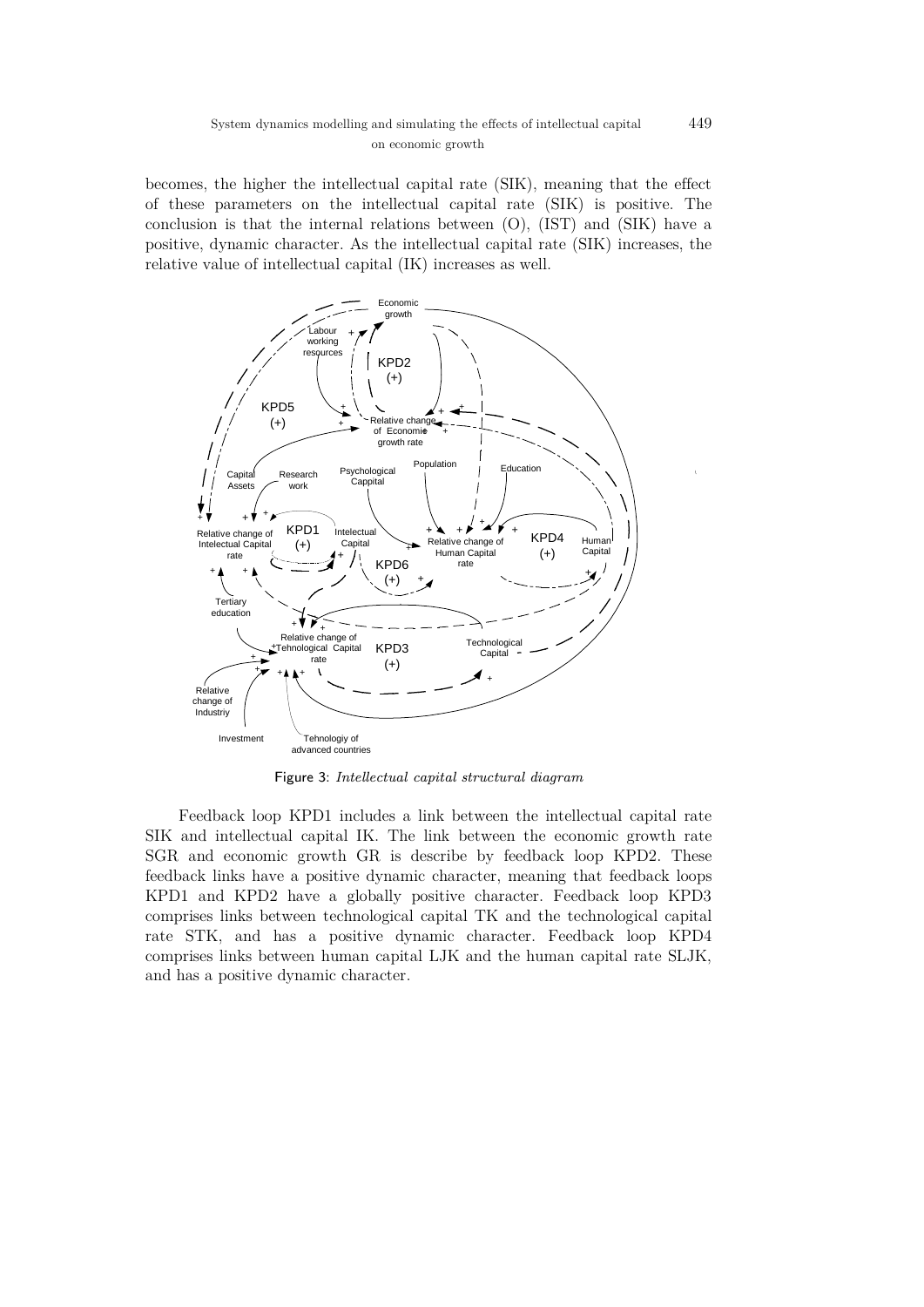Feedback loop KPD5 includes links between: IK – STK – TK – SGR – GR – SIK – IK. All the mentioned links are positive, meaning that the feedback loop has a global positive character.

Feedback loop KPD6 includes links between: IK – SLJK – LJK – SGR –  $GR - SIK - IK$ , where the dynamic characteristics of these internal links are positive, hence feedback loop KPD6 has a positive dynamic character.

The flow diagram is a quantitative system model that highlights the basic physical system structure and provides more information than a structural diagram. The stock and flow moral capital diagram in the DYNAMO symbol (see Figure 4) has been created based on the structural and mental-verbal model.



Figure 4: Stock and flow intellectual capital diagram

Figure 4 shows four basic stock and flow diagram characteristics:

- System stocks,
- Flows among stocks,
- Control function of matter, energy or information flowing between the system stocks,
- Information channels connecting the system stocks with the control function [18].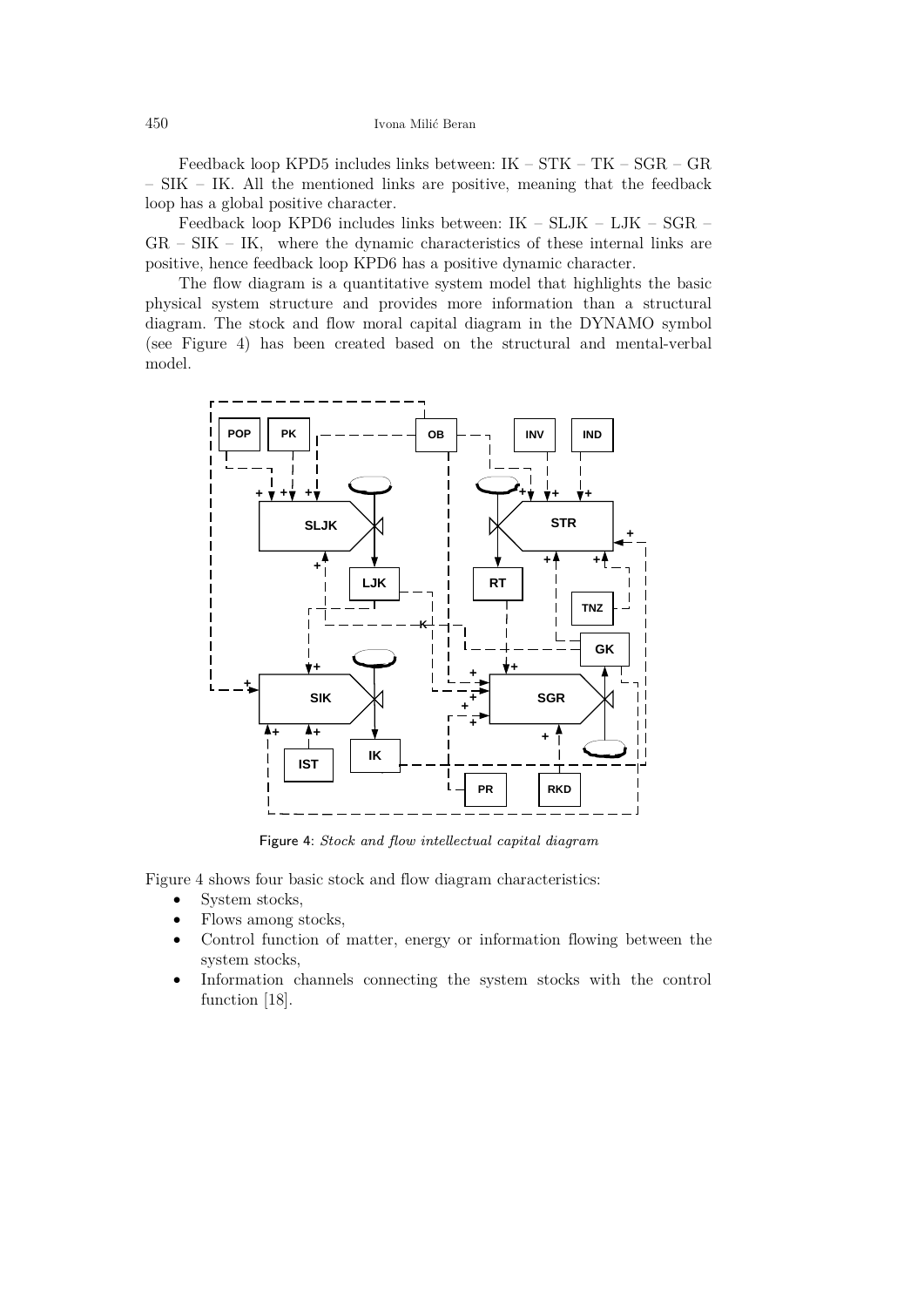The values of investment INV, research IST, corruption KOR, education OB, government institution credibility POV, work resources RR, grey economy SE, unemployment N, productivity PR, industry RIND, population POP, capital goods RKD and technology of advanced countries TNZ are calculated.[3](#page-6-0) Since the values of the variables have different measurement units, for example, investments denoted in HRK, education denoting the number of people possessing a certain level of education, corruption and the corruption perception index, etc. all values are expressed in relative terms.

## **5. Mathematical model of the effect of intellectual capital on economic growth**

Having defined the problem, i.e., the first stage of system dynamics modelling, the second stage or system conceptualization takes place. It includes development of a mathematical model based on the devised cause-effect diagrams as well as the structural system model. The stage of developing the mathematical model is crucial in the system dynamics modelling process. The dynamic mathematical model is created theoretically by applying the basic laws of the system's behavior.

The Cobb-Douglas formula is the fundamental starting point for developing the mathematical model of the effect of intellectual capital on economic growth.

$$
GR = GR_0 + \int_{t_1}^{t_2} SGRdt
$$
 (1)

$$
SGR = \frac{d}{dt}(k_1 * TK + k_2 * RKD + k_3 * LJK + k_4 * RR)
$$
 (2)

GR in the equation (1) represents a relative value of Croatia's economic growth at a specific time interval and is calculated by adding the economic growth value and the Croatian economic growth integral change from the preceding time interval.

SGR stands for the relative change rate of economic growth which is equal to the first economic growth derivation and is obtained by summing the technological capital relative value TK, the capital goods relative value RKD, the human capital relative value LJK as well as the work resources relative value RR multiplied with the corresponding coefficient indicated in the equation (2).

Human capital, intellectual capital, moral capital, psychological capital, technological capital and social capital can be calculated according to the following equations:

 $\overline{a}$ 

<span id="page-6-0"></span><sup>3</sup> The data from the Central Bureau of Statistics, Transparency International and World Bank.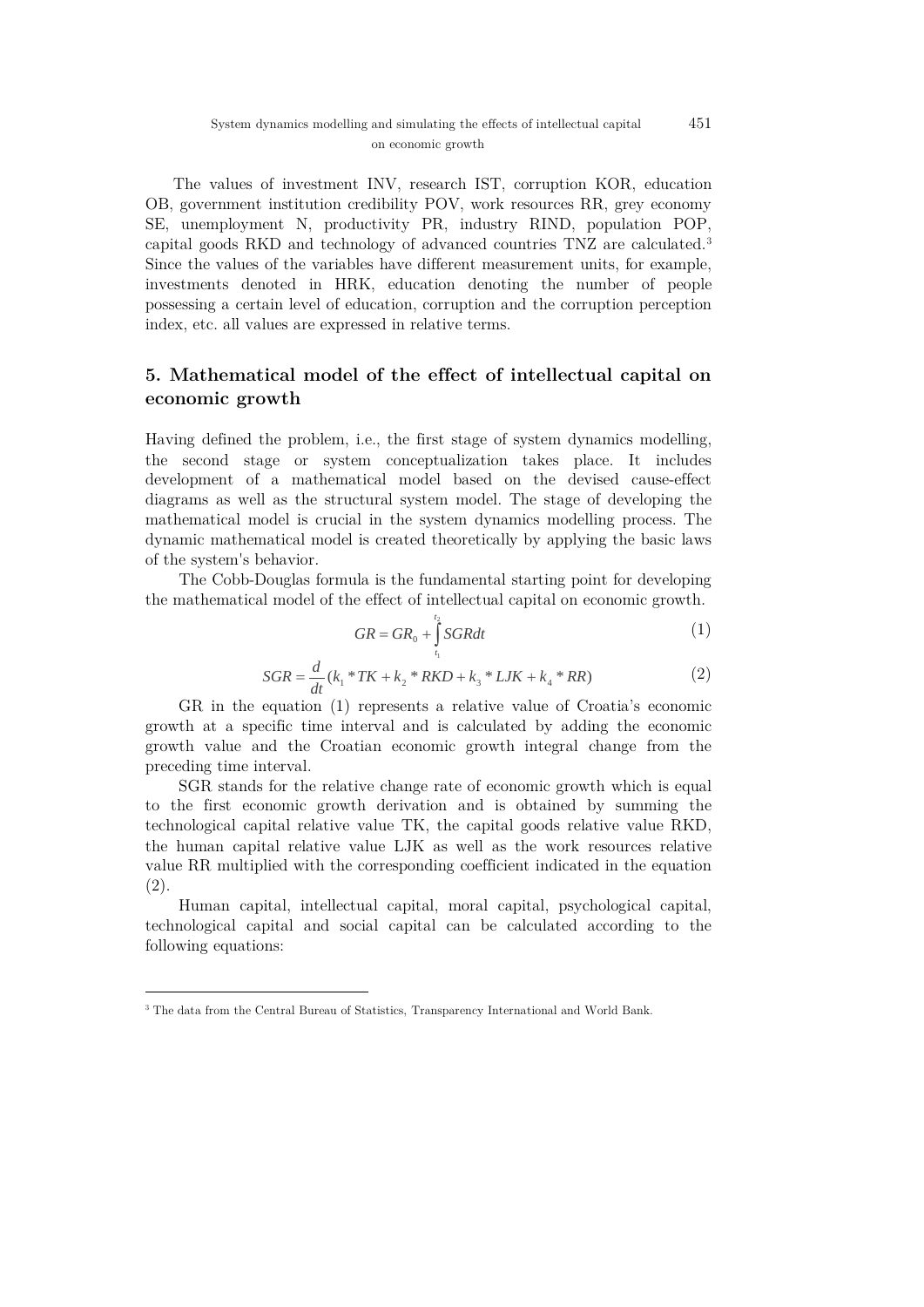$$
LJK = LJK_0 + \int_{t_1}^{t_2} SLJKdt
$$
 (3)

$$
SLJK = \frac{d}{dt}(k_9OB * KSGRO + k_{11}POP + k_{19}PK + k_{35}IK)
$$
\n(4)

$$
IK = IK_0 + \int_{t_1}^{t_2} SIKdt
$$
\n
$$
\tag{5}
$$

$$
SIK = \frac{d}{dt}(k_{29}O * KSGRO + k_{30}LJK + k_{13}IST)
$$
\n(6)

$$
MK = MK_0 + \int_{t_1}^{t_2} SMKdt
$$
\n<sup>(7)</sup>

$$
SMK = \frac{d}{dt}(k_{25}SK - k_{26}KOR - k_{27}SE)
$$
\n(8)

$$
PK = PK_0 + \int_{t_1}^{t_2} SPKdt
$$
\n(9)

$$
SPK = \frac{d}{dt}(k_{17}PR - k_{12}N + k_{18}O * KSGRO + k_{20}LJK + k_{24}SK)
$$
 (10)

$$
SK = SK_0 + \int_{t_1}^{t_2} SSKdt
$$
 (11)

$$
SSK = \frac{d}{dt}(k_{21}PK + k_{22}POV + k_{23}RR + k_{28}MK)
$$
\n(12)

$$
TK = TK_0 + \int_{t_1}^{t_2} STKdt
$$
\n(13)

$$
STK = \frac{d}{dt}(k_{5}TNZ + k_{6}RIND + k_{7} * INV * KSGR + k_{8}O * KSGRO + k_{31}IK)
$$
 (14)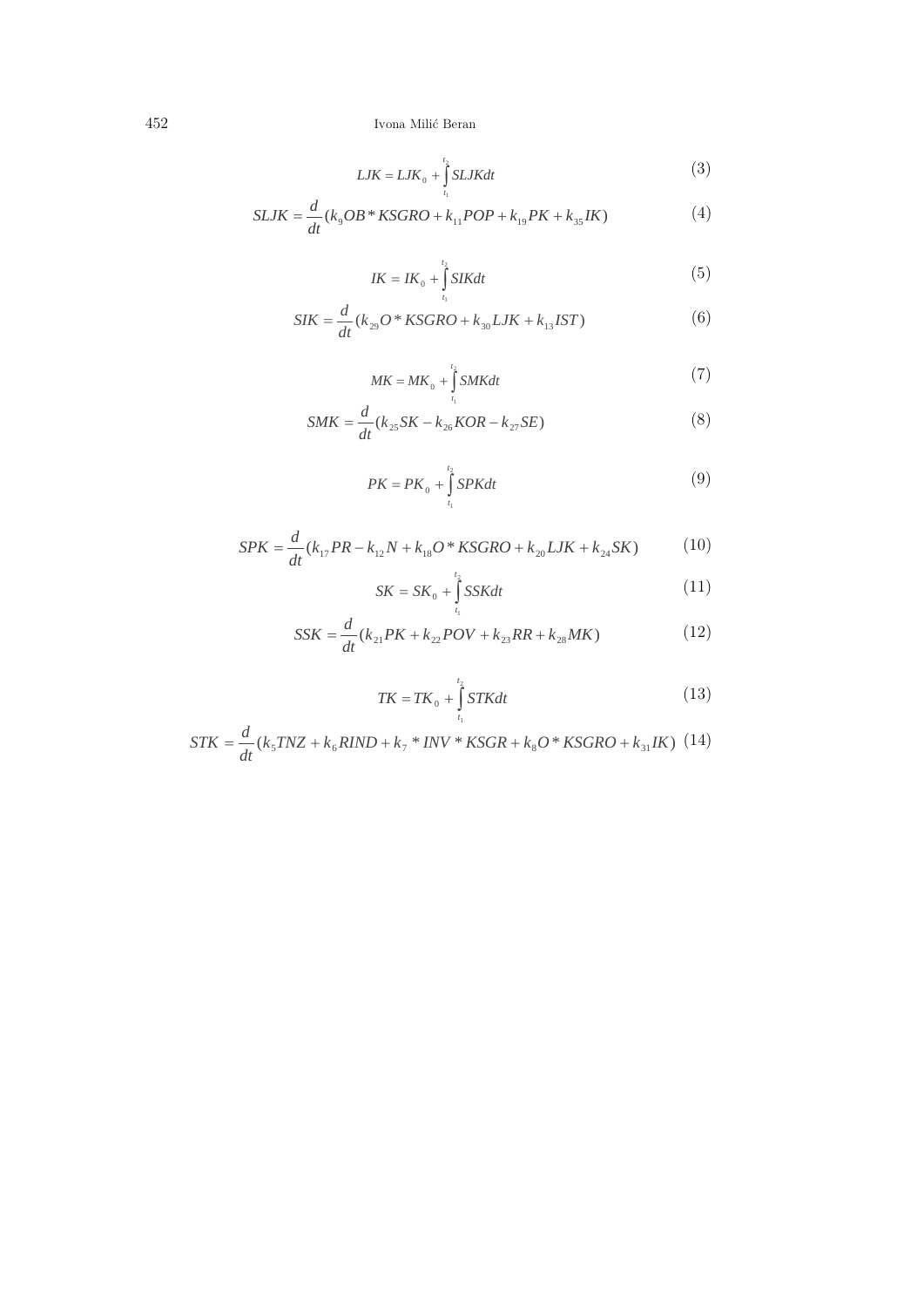# **6. Simulation and verification of the model of the effect of moral capital on Croatia's economic growth**

The dynamic model of the effect of intellectual capital on Croatia's economic growth has been verified by comparing simulation results (SIBDP) with existing results (TBDP) of the economic growth data, as shown in Figure 5.



Figure 5: Simulation and existing results of economic growth

Figure 5 shows that the dynamic behavior of modelling the effect of intellectual capital on Croatia's economic growth conforms to relevant information obtained from a real model. The results of the simulation have given expected results.

The effect of intellectual capital on economic growth can be analyzed by simulating the effect of individual parameters on intellectual capital as shown in Scenario 1.

#### **Scenario 1**

A change of intellectual capital occurs in accordance with the step function STEP (8, .1). The step function is used for checking the model's response. The model's response to a step input is often a good indicator of its response to various inputs. Figure 6 shows the effect of the initial condition on economic growth.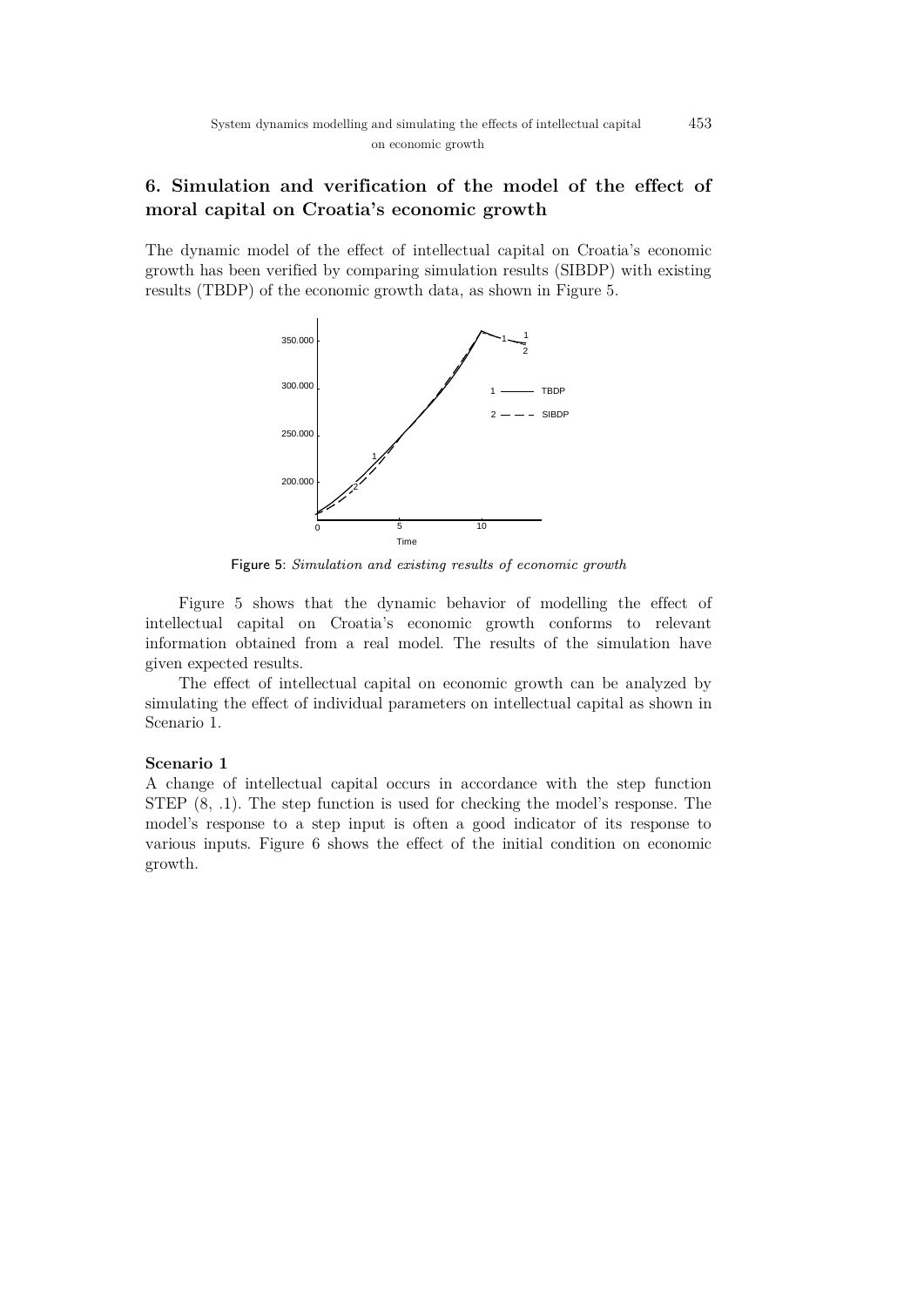

Figure 6: Existing and simulation results according Scenario 1 of economic growth

Curve 1 in Figure 6 shows real economic growth while Curve 2 shows the effect of changes in intellectual capital on economic growth. An increase in GDP under these changes was 3.5% last year.

#### **Scenario 2**

The ability to increase economic growth by changing factors such as the effect of changes in intellectual capital will be displayed in the Scenario 2. This later scenario assumes an increased effect of intellectual capital on human capital by changing the value of the multiplier K9 from 1 to 1.2.

Data in Table 1 shows the effect of the given initial condition on economic growth.

| Time           | <b>TBDP</b> | SBDP       |
|----------------|-------------|------------|
| $\Omega$       | 164 054.00  | 164 054.00 |
| 1              | 176 686.16  | 172 496.09 |
| $\overline{2}$ | 190 794.80  | 185 799.37 |
| 3              | 208 217.34  | 202 265.85 |
| $\overline{4}$ | 227 001.52  | 225 368.72 |
| 5              | 245 539.62  | 245 440.47 |
| 6              | 264 356.62  | 266 817.77 |
| 7              | 286 323.45  | 291 536.78 |
| 8              | 314 196.22  | 317 097.78 |
| 9              | 342 134.62  | 347 005.10 |
| 10             | 333 046.03  | 342 379.18 |
| 11             | 328 124.41  | 339 608.00 |

Table 1: Existing and simulated GDP according to Scenario 2.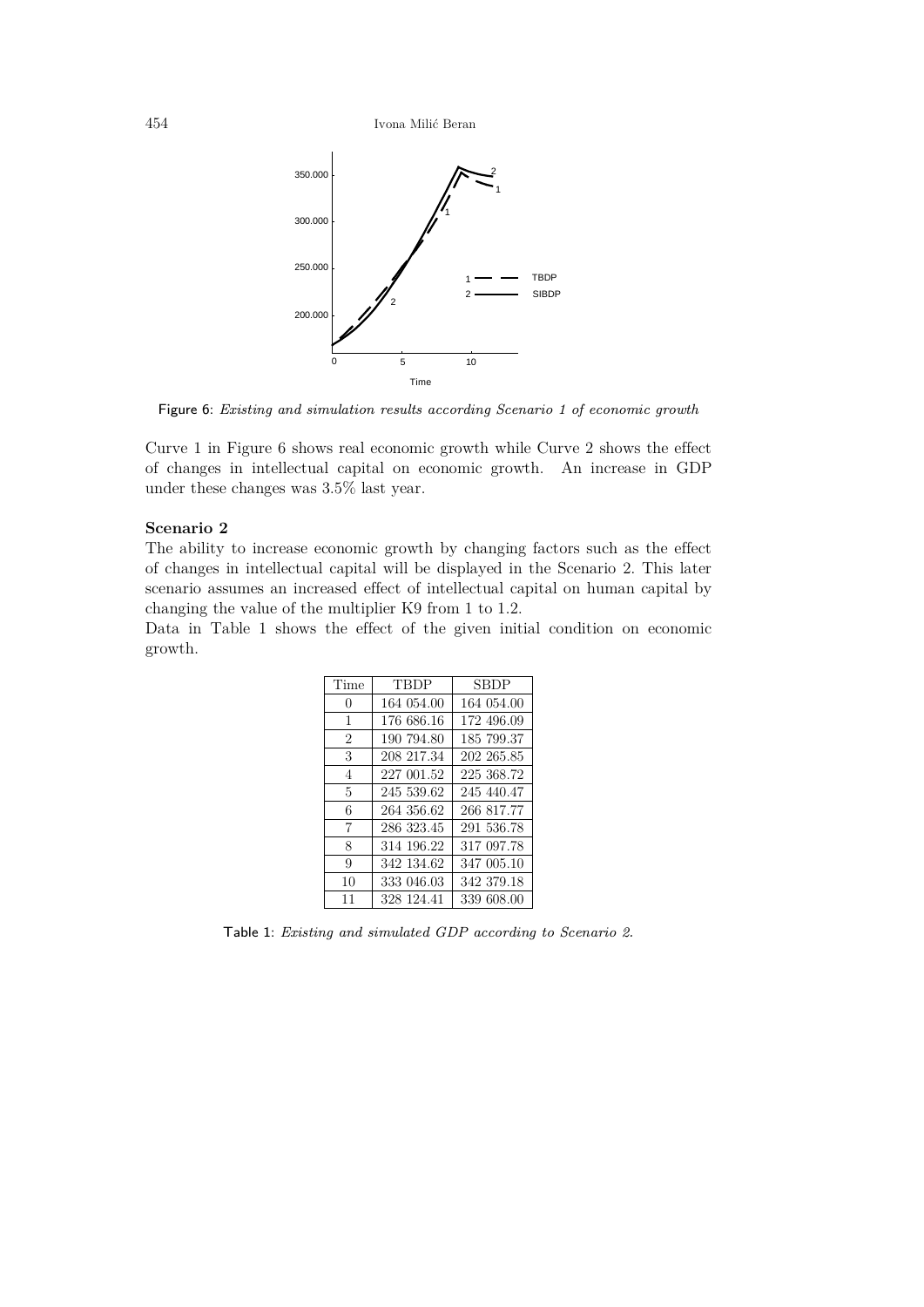TBDP was the real GDP in the period from 1999 to 2010, and SIBDP the simulated GDP according to Scenario 2. An increase in GDP under these changes was 3% in a year.

Scenario 1 shows the model's response to a step input in intellectual capital while Scenario 2 shows the model's behavior if the effect of intellectual capital on human capital is increased. The two tested scenarios show that a positive change of intellectual capital has a significant effect on economic growth.

## **7. Conclusion**

The system dynamics methodology is relevant, as it comprises not only computer modelling but also clearly determines the mental, structural and mathematical modelling of actual system models. It is a modern method of analyzing the dynamic behavior of a complex system. The system dynamics models provide the opportunity to analyze the results of particular parameters interacting and reactions to individual factors changing. Both qualitative and quantitative system dynamics modelling of the effects of intellectual capital on economic growth have been presented in this paper. Science and technology, theory and practice, and appropriate social conditions are increasingly being linked into a single chain, promoting further economic growth. The structural dynamic model facilitates visual presentation of complex systems, such as the intellectual capital system and the economic growth system. Both the structural dynamic model and the development diagram have been devised based on the mental-verbal model. The above-mentioned models have been used to create a mathematical and simulation model of economic growth. The results obtained in this paper show that investment in intellectual capital contributes significantly to economic growth, and affects both directly and indirectly other economic factors. According to the results, the conclusion is that a rapid economic growth in Croatia cannot be achieved without particular emphasis on investing in intellectual capital. Since intellectual capital depends on several parameters, future research work will analyze the effects of certain parameters on intellectual capital and economic growth, for example the effect of higher education and investment in research and development.

### **References**

- [1] Forrester, W. J. (1975). Collected Papers of Jay W. Forrester. Massachusetts: Wright-Allen Press.
- [2] Capella, R. and Nijkamp, P. (2009). Handbook of Regional Growth and Development Theories. Cornwall: Edward Elgar.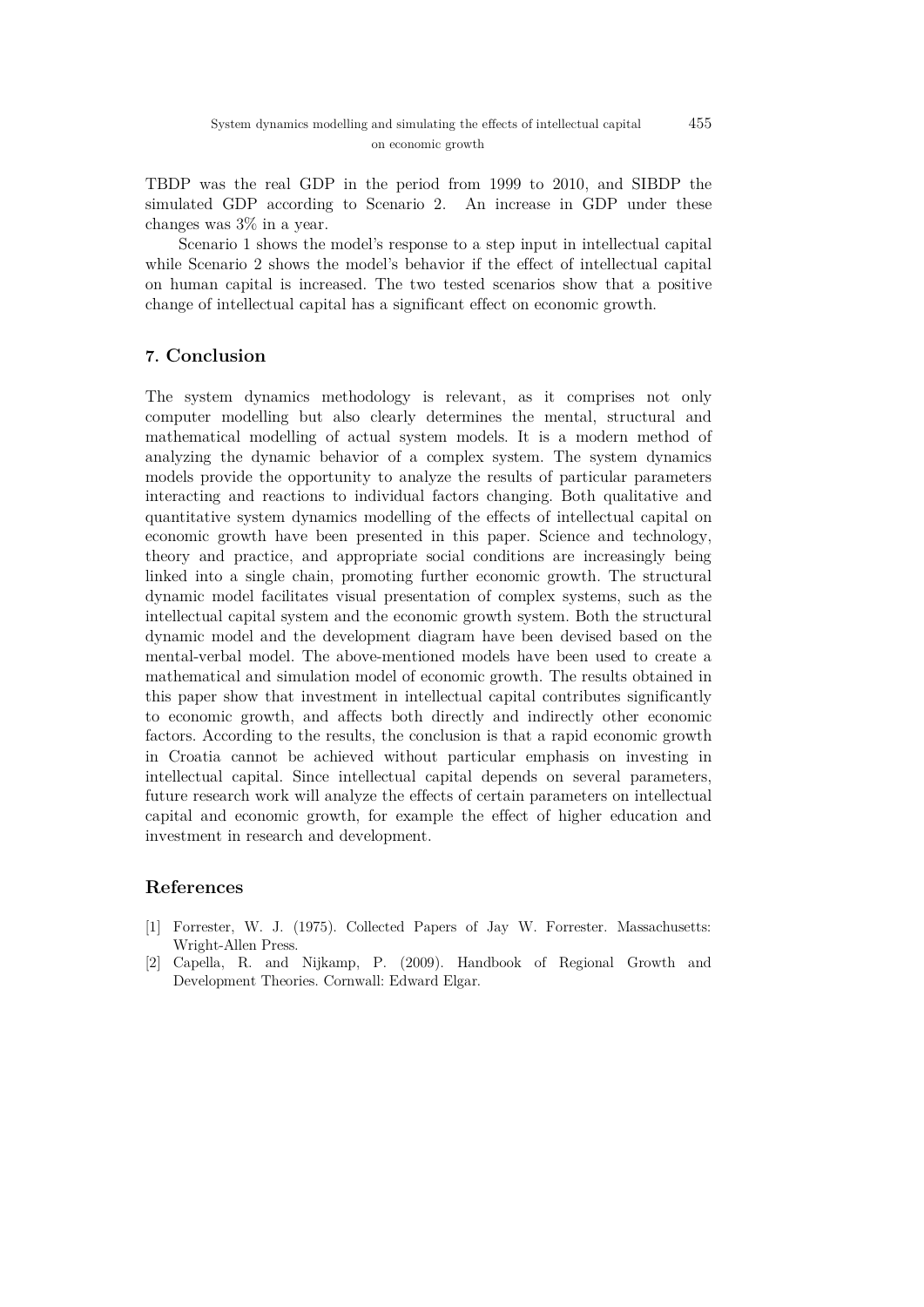- [3] Cook, P., Laurentis, C., Todtling, F. and Tripp, M. (2007). Regional Knowledge Economies. Cornwall: Edward Elgar.
- [4] Acs, Z. J., de Groot, H. L. F. and Nijkamp, P. (2002). The Emergence of the Knowledge Economy: A Regional Perspective: Springer et al.
- [5] Yeh Yun Lin, C. and Edvisson, L. (2010). National Intellectual Capital: A Comparison of 40 Countries: Springer.
- [6] Navarro, J. L. A, Ruiz, V. R. L. and Pena, D. N. (2011). Estimation of intellectual capital in the European Union using a knowledge model. Zbornik radova Ekonomskog fakulteta u Rijeci (Proceedings of Rijeka Faculty of Economics), 29, 109–132.
- [7] Manzari, M., Kazemi, M., Nazemi, S. and Pooya, A. (2012). Intellectual capital: Concepts, components and indicators: A literature review. Management Science Letters, 2(7), 2255–2270. doi:10.5267/j.msl.2012.07.018.
- [8] Forrester (1980). Information sources for modeling the national economy. Journal of the American Statistical Association, 75(371), 555–567. doi:10.2307/2287647.
- [9] Sterman, J. (2000). Business Dynamics: Systems Thinking and Modeling for a Complex World. Irwin- McGraw-Hill, New York
- [10] Millennium Institute (2007). Introduction and purpose of threshold 21. [http://www.millenniumi](http://www.millennium/)nstitute.org/resources/elibrary/papers/T21Overview.p df
- [11] Radzicki, M. (2007). Institutional economics, post Keynesian economics, and system dynamics: Three strands of a heterodox economics braid. In: Harvey, John T. and Robert F. Garnett, Jr. (eds) The Future of Heterodox Economics, University of Michigan Press, Ann Arbor, Michigan.
- [12] Yamaguchi, K. (2007). Balance of payments and foreign exchange dynamics SD Macroeconomic Modeling (4), In: Sterman, J, R. Oliva, R, Langer, J. Rowe, J. Yanni (eds) Proceedings of the of the Twenty-Fifth International Conference of the System Dynamics Society, Available at http://www.systemdynamics.org/
- [13] Munitić, A. (1991). System dynamics computer simulation model of Croatia. SYSTEM DYNAMICS 9, 386–396.
- [14] Milić Beran, I. (2012). Modeliranje i simulacija gospodarskog rasta Republike Hrvatske metodom sistemske dinamike, (System dynamics modelling and simulation of Croatia's economic growth). Ph.D. theses, J. J. Strossmayer University of Osijek, Faculty of Economics, Osijek.
- [15] Sovilj, S., Tkalec, M., Kostanjčar, Z. and Pripužić, D. (2014) Nacionalni model dinamike hrvatskog ekonomskog sustava (National model of the dynamics of the croatian economic system). Available at http://www.eizg.hr/hr-HR/
- [16] Bradly, K. (1997). Intellectual capital and the new wealth of nations. Business Strategy Review, 8(1), 53–70.
- [17] Munitić, A. and P. Ristov. (2009). Sistemska dinamika (System Dynamics). University of Split – Faculty of Maritime Studies.
- [18] Munitić, A. (1989). Kompjuterska simulacija uz pomoć sistemske dinamike (Computer Simulation using System Dynamics). Split: Brodosplit.